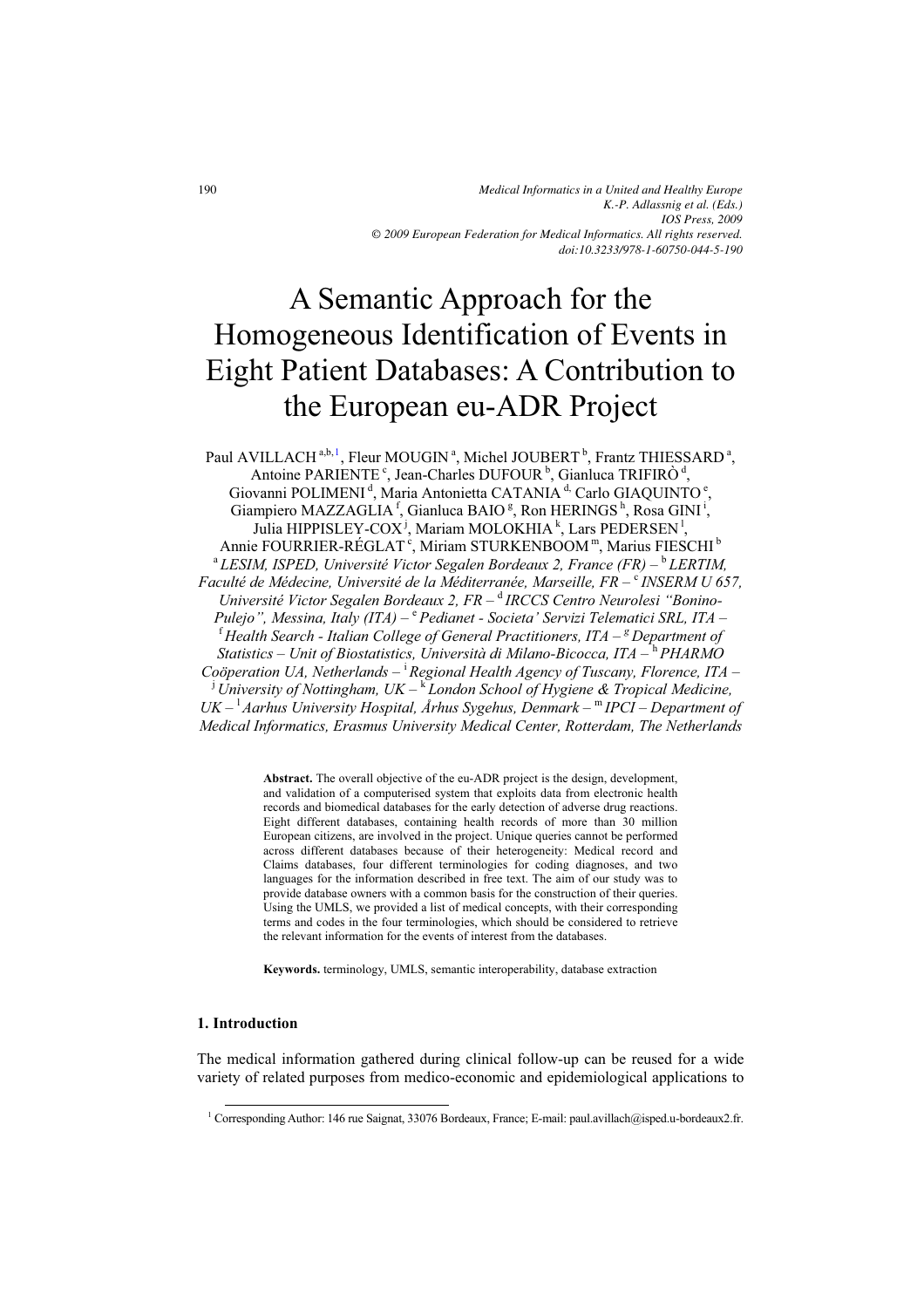clinical alerts [1, 2]. This information, collected at every stage of the healthcare process, is often registered as free text and is increasingly coded by using one or several specific medical terminologies. Though time-consuming, choosing an appropriate code to describe medical information has the advantage of clarifying unambiguously the significance of the information. Information coding permits automated processing of the information and facilitates semantic interoperability between different information systems. Medical information which has been highlighted by appropriate coding can be transmitted, interpreted and processed more easily by different systems and thus enables sharing and reuse of the data between information systems.

In the area of drug safety information sharing could enhance the current spontaneously reported information on adverse drug reactions (ADRs), as reporting is far from optimal. Underreporting is high, and it is estimated that only 4% of ADRs are reported through this channel [3]. Therefore, safety signals may be detected too late, as was recently highly debated after the Vioxx withdrawal. It has been recognized that additional complementary systems are necessary [4, 5], which could profit from the wide availability of health care databases throughout Europe. The use of several medical databases for signal detection will overcome the underreporting problems existing with the current system and may detect signals faster.

From this rationale, the European eu-ADR project<sup>2</sup> has been launched. The aim of this project is to design, develop and validate a computerised system to process data from eight electronic healthcare databases and biomedical knowledge databases for the early detection of initially twenty-three specific events [6]. Each of the eight healthcare databases contains information which is coded according to different terminologies, in different languages, and has its own specific characteristics, depending on its initial objective and local function (administrative, healthcare, medical records, etc.). Given the structural and semantic heterogeneity of the databases involved in the project, it is impossible to construct a single, completely reusable query system on the different databases, to undertake the same search for each event and drug.

The aim of this research was to provide a method for extracting relevant information contained in the various databases regarding the event under study and the drugs taken in the population. Our task also entailed a search for greater coherence to enhance our method of extracting information from the different databases.

# **2. Material and Methods**

Different terminologies are used to code the clinical events in the eight databases. Thus, a common basis was required in order to harmonize queries. The aim was to provide researchers on the local database with a list of medical concepts and associated terms that they must use to identify the events being investigated. A unique query cannot be performed to extract information from the databases used since, intrinsically, different terminologies are used. We built a shared semantic foundation for the eight databases. The constituents of this shared foundation are UMLS concepts (grouping together terms from different terminologies with the same medical meaning) and not terms.

 $\overline{a}$ 

<sup>2</sup> http://www.euadr-project.org.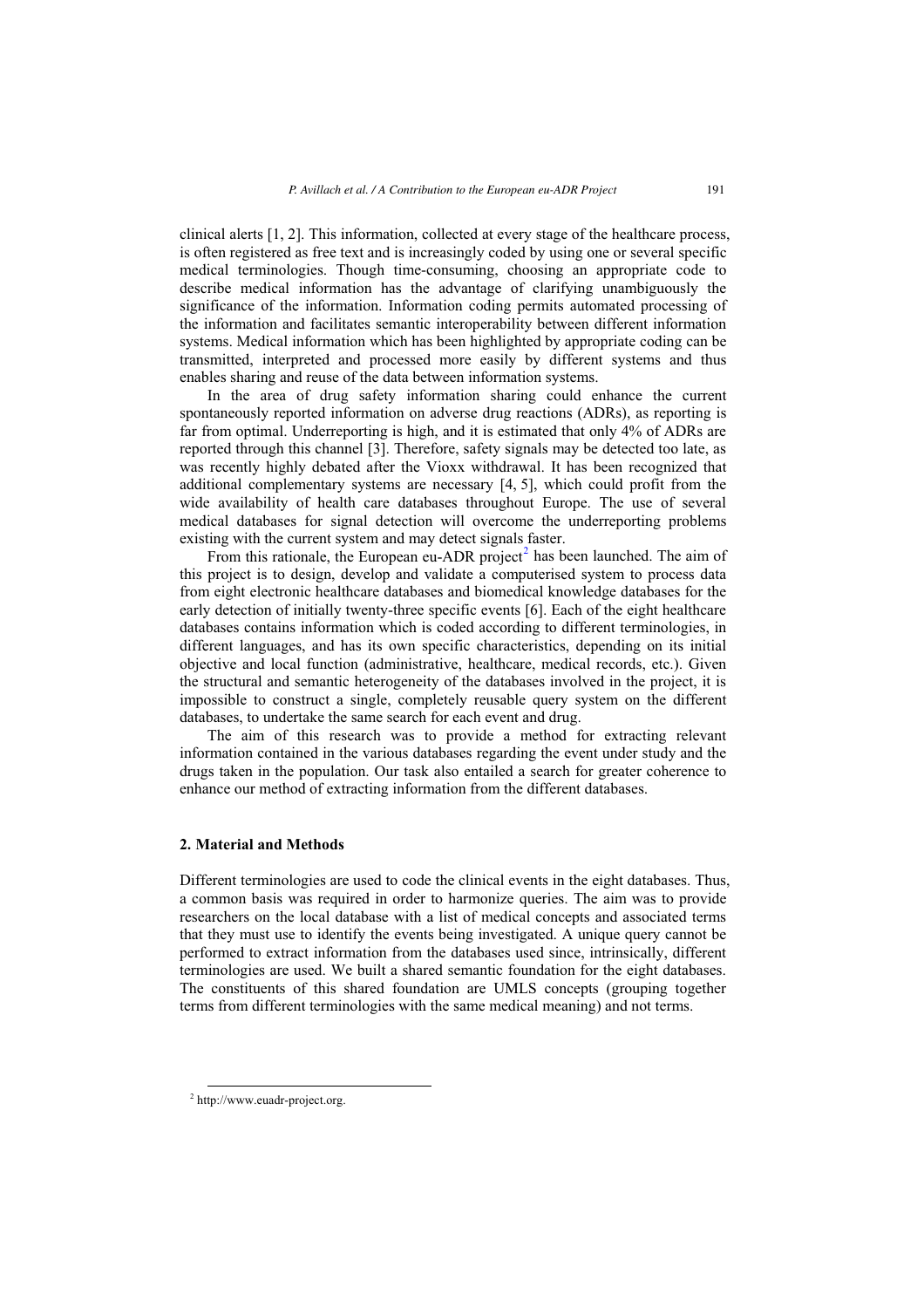Medical terminologies are structured in the form of lists of concepts<sup>3</sup>, generally set out in a hierarchical way. A concept can be defined in many ways since the terms<sup>4</sup> defining it come from different languages and, furthermore, because each language can use distinct synonymous terms to describe the same concept.

The eight databases involved in the eu-ADR project contained information stemming from the medical files of more than 30 million European citizens (Table 1). Four terminologies are used to describe the events: the « international statistical classification of diseases and related health problems» (ICD9-CM and ICD10), the «international classification of primary care» (ICPC) and the READ CODE (RCD) classification. Seven databases use the Anatomical Therapeutic Chemical (ATC) system to code drugs. Only QRESEARCH, codes drugs using the British National Formulary (BNF). Note that the present team has established mapping between the ATC and BNF codes.

**Table 1.** Description of the eight databases

| <b>Database</b>                      | Terminology       |                    | Free<br>text | Type of data* | Patients† |
|--------------------------------------|-------------------|--------------------|--------------|---------------|-----------|
|                                      | Event             | Drug               |              |               |           |
| Pedianet – Italia (ITA)              | ICD9-CM           | ATC                | yes (ITA)    | <b>EHR</b>    | C         |
| Health Search (ITA)                  | ICD9-CM           | ATC                | yes (ITA)    | <b>EHR</b>    | A/C       |
| Lombardy Regional DB (ITA)           | ICD9-CM           | ATC                | no           | SDC, D        | A/C       |
| Tuscany Regional - ARS (ITA)         | ICD9-CM           | ATC                | no           | SDC, D, L, M  | A/C       |
| $IPCI - Netherlands (NL)$            | <b>ICPC</b>       | ATC                | Yes (NL)     | <b>EHR</b>    | A/C       |
| PHARMO (NL)                          | ICD9-CM           | ATC                | no           | SDC, P.L. M   | A/C       |
| <b>ORESEARCH United Kingdom (UK)</b> | <b>RCD</b>        | <b>BNF/AT</b><br>C | no           | <b>EHR</b>    | A/C       |
| Aarhus University Hospital DB (DK)   | ICD <sub>10</sub> | ATC                | no           | SDC, D, L, M  | A/C       |
|                                      |                   |                    |              |               |           |

\*EHR (Electronic Health Record), SDC (Standardized Discharge Codes), D : Dispensation, L : Laboratory, M : Mortality, P : Prescription. <sup>†</sup>C : Child, A : Adult

The Unified Medical Language System<sup>®</sup> (UMLS<sup>®</sup>) [7] is a biomedical terminology integration system handling more than 150 terminologies. The four terminologies being used in the eu-ADR project are integrated in the UMLS. The Metathesaurus<sup>®</sup> consists of a central vocabulary comprising roughly 1.8 million concepts connected by more than 3.75 million relations. A UMLS concept is identified by a Concept Unique Identifier (CUI) and describes a single medical notion which can be expressed using different synonyms (terms).

To develop our method, we initially studied « upper gastrointestinal bleeding » (UGIB) which has a complex medical definition and thus raises difficulties when searching for it in a standardised way in databases. A similar approach is taken for all other twenty-three events that have been identified to be of primary importance [6].

The projection of UMLS concepts in the terminologies method comprises of the following: 1) definition of event, 2) identifying the concepts for the event; 3) discussion about concepts with databases; 4) term identification for each concept in each terminology.

Regarding step 1, a « broad » definition approach was initially adopted. The definitions were drawn from clinical reference manuals and were validated by gastroenterology specialists.

Regarding step 2: for each literal expression matching the inclusion criteria in the definition of the event, we performed an automated search using Knowledge Source Server (UMLSKS) (version 2008AA), in order to identify the UMLS concept and all

 $\overline{a}$ 

<sup>&</sup>lt;sup>3</sup> A concept is a unit of thought [ISO 5963].

<sup>&</sup>lt;sup>4</sup> A term is the designation of a given concept in a language in its linguistic formulation [ISO 1087].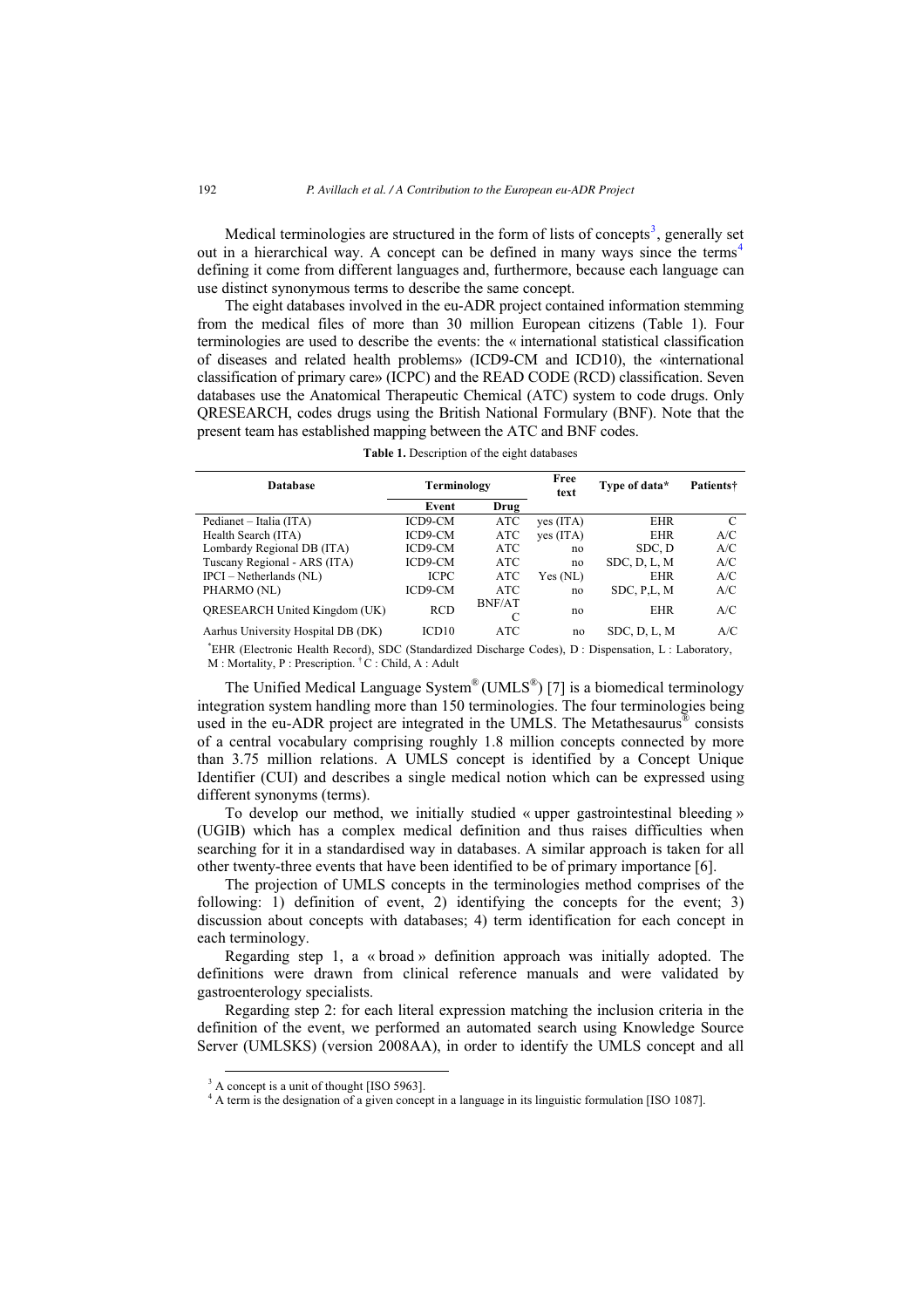the codes related to the concept in the four terminologies that are used in the project. When this automated search failed to identify a term matching a concept in one of the terminologies studied, we undertook a manual search in the terminology concerned to identify the terms which could be correctly related to the concept.

In step 3, databases were asked to take the 'usual approach' and compare this with the concepts provided. The relevance of each concept was discussed via the eu-ADR consortium Internet forum, conference calls and plenary meetings.

In step 4, terms (codes and free text) in different terminologies and languages were provided to the databases. Every listed concept had necessarily to be present in their query. The list of codes and terms that we provided was non-restrictive. Database administrators were free to add all the terms which they deemed relevant in order to recover the UGIB event from their database providing, however, that these terms offered a new way of describing the selected concepts. Hence, when a given code had "children" (i.e., a more accurate description), the query also had to include the "descendants" of this code, which were deemed relevant for retrieval of the information. The codes and strings of the matching terms in the four terminologies of interest were also provided.

## **3. Results**

For the event UGIB, a broad definition was created including the following conditions: Upper gastrointestinal haemorrage, Oesophagal haemorrage, Gastrointestinal haemorrhage, Bleeding from peptic ulcer, Haematemesis/blood vomiting and Melaena. We then devised a table listing all the UMLS concepts matching the inclusion criteria. Upon evaluation of the usual behaviour of the databases and the provided concepts, the concepts and terms were adapted. These comprised: *Upper gastrointestinal hemorrhage, Gastrointestinal Hemorrhage, Hematemesis, Melena, Esophageal bleeding, Acute {gastric|duodenal|peptic} ulcer with hemorrhage (and/or) perforation, Acute gastrojejunal ulcer with haemorrhage, without mention of obstruction, Acute gastrojejunal ulcer with hemorrhage and perforation, Acute gastrojejunal ulcer with hemorrhage, Atrophic gastritis, with haemorrhage, Other specified gastritis, with hemorrhage, Unspecified gastritis and gastroduodenitis, with hemorrhage, Acute gastric mucosal erosion.* Subsequently all codes and terms were provided. An example with concept *Haematemesis* is coded « 578.0 » in ICD9-CM, « K92.0 » in ICD10, « D14 » in ICPC and « J680 » in RCD.

## **4. Discussion**

The process we implemented allows the homogeneous identification of events in various European databases. The foundation is the UMLS concepts. This foundation enabled us to propose a list of terms along with their codes and strings in order to standardise queries and, thus, extractions from the eight databases participating in the eu-ADR project. The discussion and harmonisation process has helped add new concepts to the list making a total of 21 potentially usable concepts for the coding of the UGIB event in the databases. The databases were heterogeneous regarding the terminology used, the presence, or not, of free text data (used in two languages: Italian and Dutch), and the type of data they contain (medical record and claims databases).